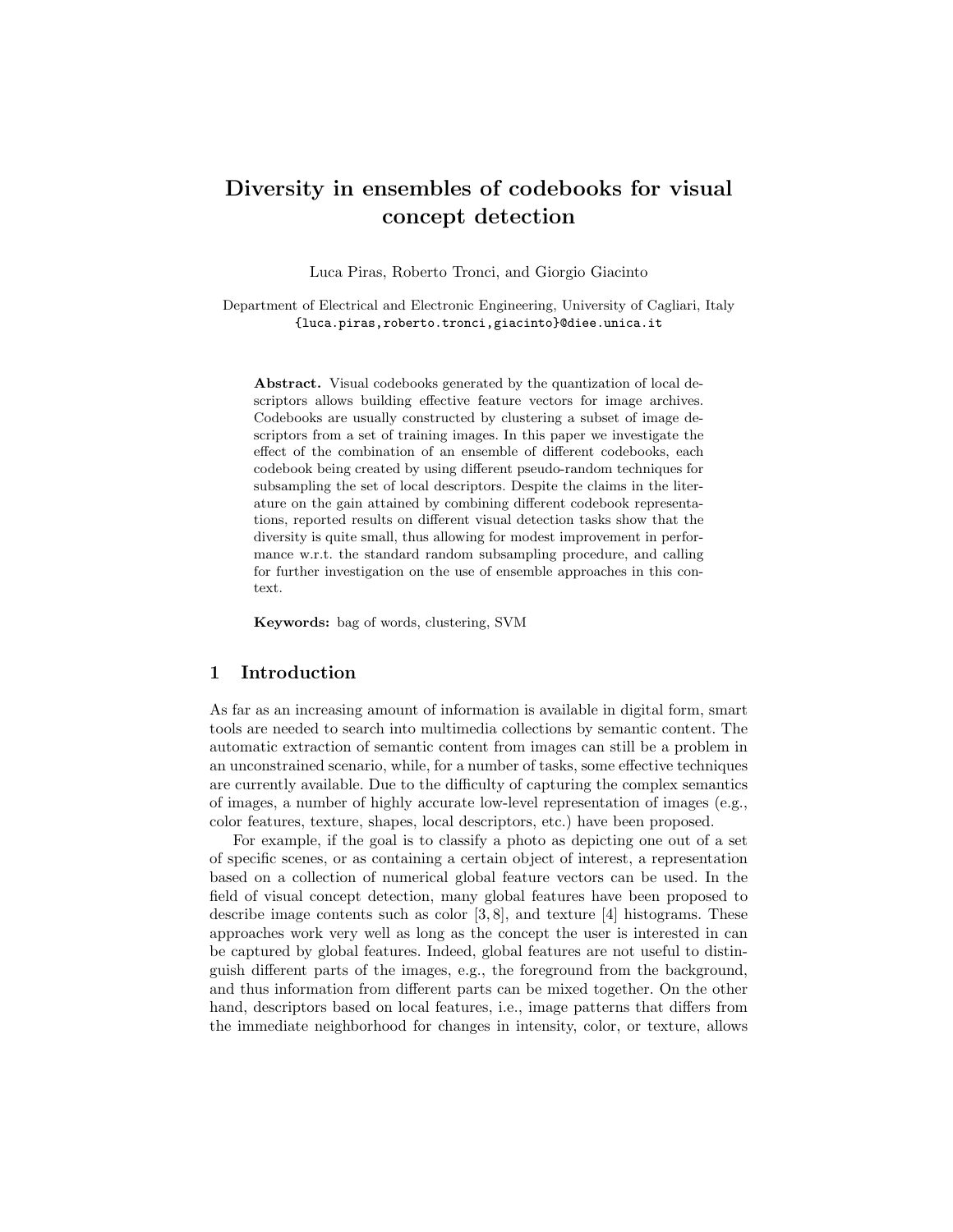recognizing objects or scenes in an image, but lose the capability of capturing the global concept as a whole. A way to make a trade-off between global/local features is the use of the so-called bag-of-features methods that have extensively exhibited high levels of performance [7, 23].

These kind of methods have been proposed in the literature under different names such as 'textons' [13], 'object parts' [9] and 'codebooks' [10], but the main idea is more or less the same: the use of vector quantization techniques on local descriptors extracted in some particular areas of an image. The quantization is performed according to a visual codebook where each descriptor is assigned to the codebook element which is closest in the feature space.

Codebooks are usually constructed by clustering local descriptors from a set of training images by using standard clustering algorithms such as the k-means. Clustering is usually performed by sampling either densely or sparsely the set of local descriptors. The final result is the set of centroids of the clusters, so that an image is represented by a vector where the  $i$ -th component represents the number of local descriptors that falls in the  $i$ -th cluster. The algorithm for generating the codebook is composed of three main parts: the detection of interest points, the extraction of effective descriptors, and the clustering algorithm.

The extraction of interest points can be carried out according to a number of approaches that have been proposed in the past years [15, 10, 12, 27]. The easiest approach that allows extracting a large number of interest points is based on exhaustively sampling different sub-parts of the image at each location and scale [6]. However, by far the more severe drawback of this approach lies in its high computational cost. In order to overcome this problem, a fixed grid of image patches has been proposed in [14] in the context of scene classification, where sampling is performed at every  $n$ -th pixel, and at fixed multiple scales. Other approaches, instead of focussing on a more or less dense exhaustive pixels sampling, focus on the search of a set of few but informative interest points. In [27] the authors propose a distinction of corner detectors, blob detectors, and region detectors. Among all, the Harris-Laplace corner detector [17], and the Hessian-Laplace blob detector [18] have proved successful in many applications.

Intensity-based descriptors have been widely used so far to extract distinctive invariant features from interest points. The Scale Invariant Feature Transform (SIFT) descriptor proposed in [15] is one of the most used approaches. It describes the patches of an image by edge orientation histograms. This descriptor is not invariant to changes in light color, because the intensity channel is a combination of the R, G and B channels. In order to add color invariance, and increase its discriminative power, several color descriptors have been proposed [21].

Clustering is the last step of the codebook generation, and it is the step this paper is focused in. In fact, as above mentioned, a large number of works investigated different ways of detecting interest points, and extracting effective descriptors, but very few works investigated how to combine different codebooks by manipulating the clustering process [16].

Clustering is usually performed by taking into account the interest points of all the images in the training set. The clustering process aims at detecting the so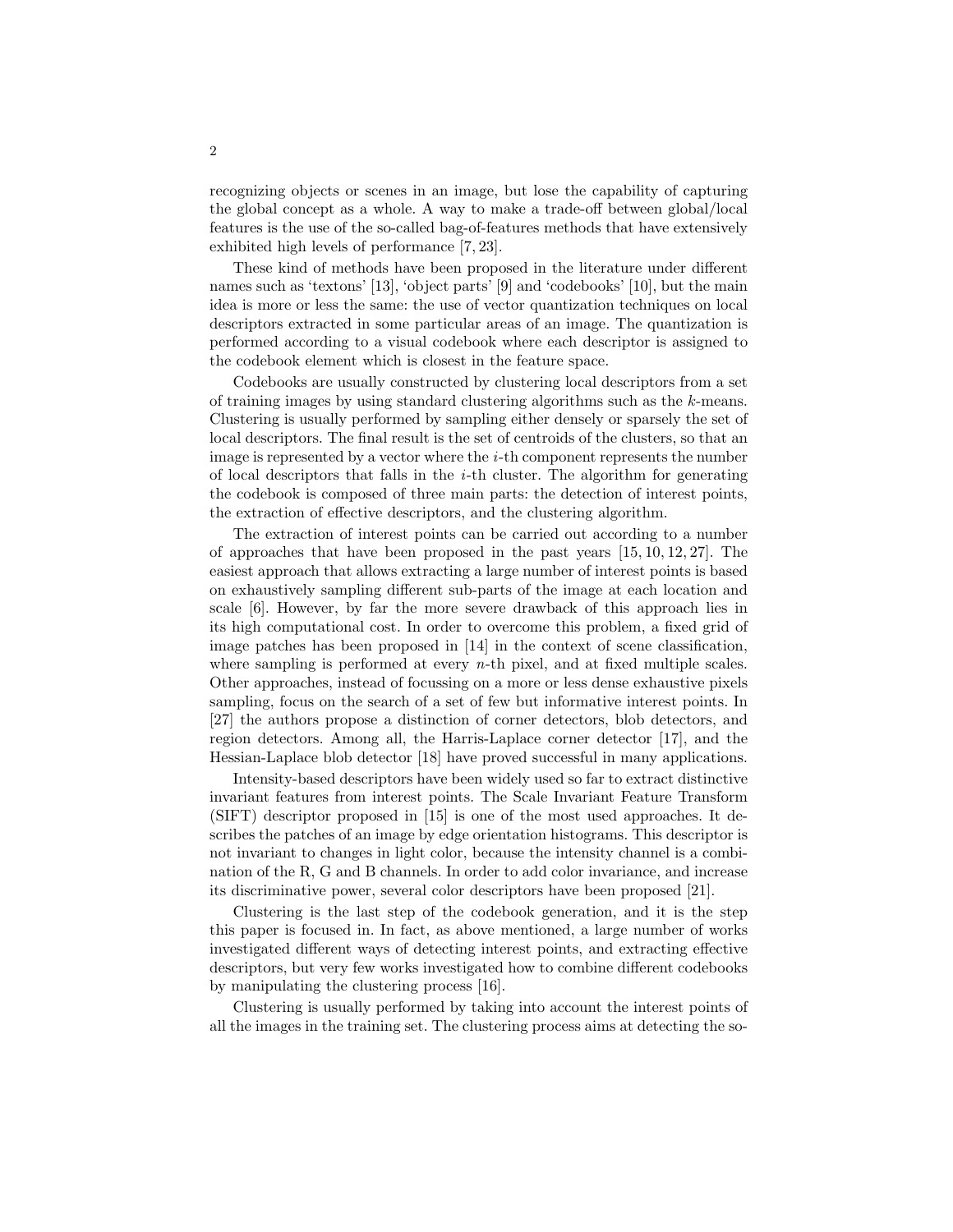called visual words, i.e., the basic low-level building blocks that allows detecting the concepts of interests. The underlying assumption is that each concept can be detected by representing the images in terms of the number of interest points falling in each cluster. It is easy to see that the clustering process depends on the way interest points are detected, and on the employed descriptor.

Usually, from a dataset of a few thousands of images, it is possible to extract from a few millions to several dozens of million of interest points depending on the employed detector. To reduce the computational cost of the clustering process, the set of interest points is usually under-sampled up to a few hundreds of thousand of elements. However, this means that, on average, we are actually considering less than ten points for each image in datasets containing some dozens of thousands images. On the other hand, a larger number of interest point can be taken into account by resorting to the ensemble paradigm. Different codebooks can be created by using different random or pseudo-random undersamplings of the set of interest points so that the overall number of points used to train the system is as large as possible. Then, a set of classifiers can be trained using the set of different codebook representations and their results combined.

In this paper, we aim at investigating the diversity of the codebooks that can be created according to this approach, and the related performance. Previous works showed that some improvement can be attained by using different clustering algorithms or by employing codebooks of different sizes [16]. Reported results showed that ensemble members where characterized by some kind of diversity, but the overall performance improvements where often modest with respect to other state of the art methods. The approaches investigated in this work are more easy to implement as they don't require different clustering algorithms, and the size of the codebook is kept constant. Experiments have been performed on two distinct visual concept detection tasks. Reported results show that some modest improvements can be attained, even if the correlation of outputs of the ensemble members is quite large. However, as the base performance of concept classifiers are not very high, even modest improvements provide a useful gain in real scenarios.

This paper is organized as follows: Sect.2 presents the proposed pseudorandom under-sampling approach; Sect.3 presents the three different combination rules used in order to combine the score gained from the different classifiers; Experimental results are reported in Sect.4 and conclusions are drawn in Sect.5.

## 2 Random selection of interest points for visual feature extraction

We focus this section on the clustering process. The clustering process is the key step that transforms the set of interest point descriptors of a set of training images into "bags of visual words" and codebooks.

The process of creating a codebook is quite simple. First,  $m$  interest points are extracted from all the training images by resorting to one of the techniques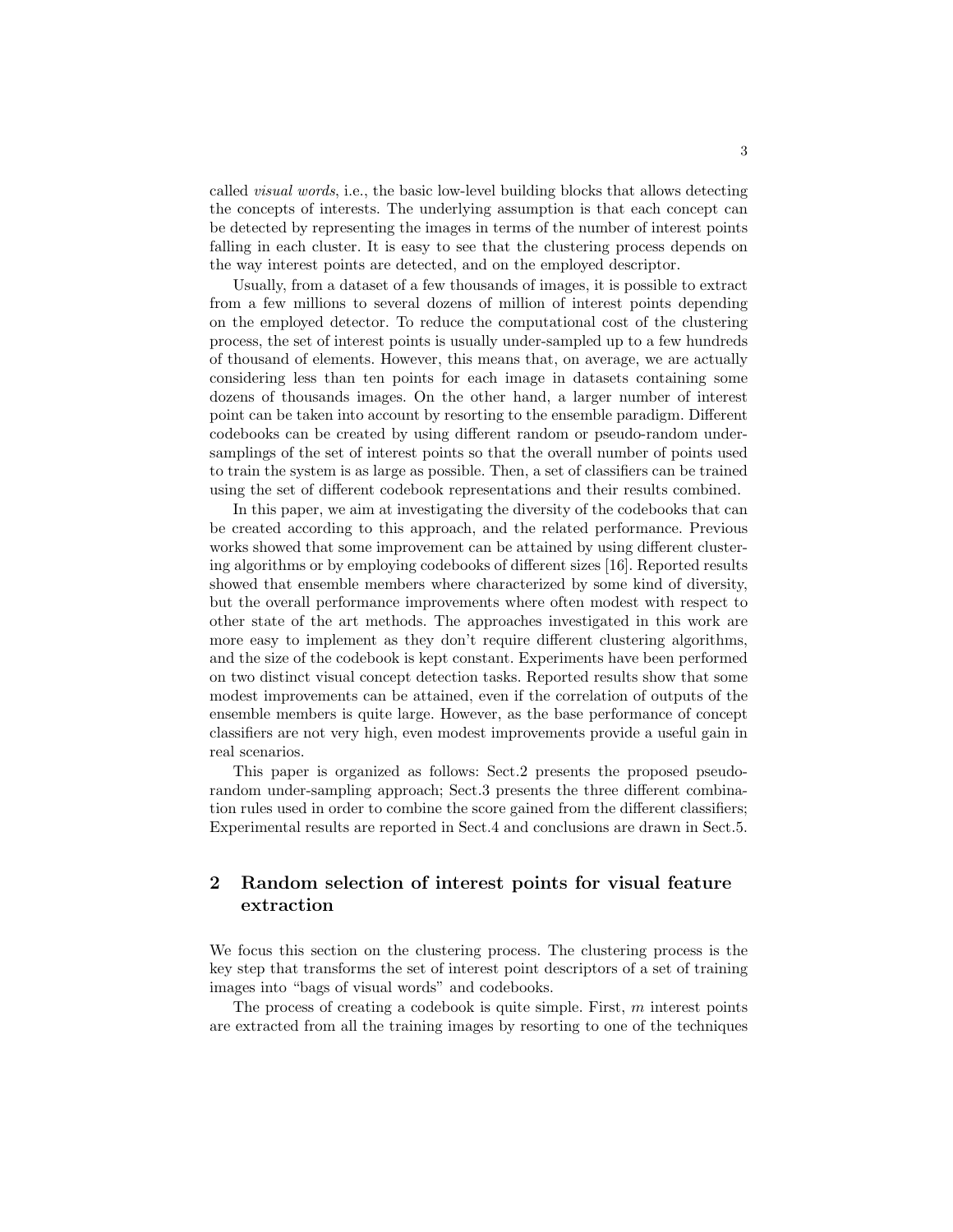revised in Section 1. Then, these points are clustered by using any of the clustering algorithms available in the literature. Typically,  $k$ -means clustering is used, and the number of clusters k is chosen a-priori, where  $k \ll m$ . For each cluster, the centroid is computed, so that each image can be mapped into a codebook of size  $k$  by assigning the interest points of the image to the nearest centroid. Finally, this new feature vector representation can be used for image classification.

However, some tricky settings are needed for the clustering process to be effective such as the estimation of the "optimal" number of clusters (i.e., codebook's dimension) in the case of the k-means clustering algorithm, and the number of interest points to be clustered. The "optimal" codebook's dimension is usually empirically determined by testing the performance of different codebook sizes.

A common procedure to set the total number of interest points to be clustered is based on a random extraction of a fixed number of points from the totality of points belonging to all images in the training set. This number is fixed regardless of the number of images in the dataset in order to limit the computational complexity of the clustering algorithm. Consequently, the number of points per image automatically decreases as long as the number of images increases. For example, the Color Descriptors toolkit [21] (i.e., one of the most popular toolkits available to generate codebooks) employs the k-means clustering algorithm to produce a "bag of visual words" representation by randomly selecting 250,000 points from the set of points of the images of the input dataset, regardless of the dimension of the dataset.

In this paper we investigate how the number of points selected for clustering affects the performance of the concept detector. In particular, we investigate if a larger number of points allows extracting a larger amount of information from the training set. However, in order to limit the computational complexity of the clustering phase, we use different codebooks of the same size generated by selecting different subsets of points from the totality of points of the training set. Then, the detectors trained using these different codebooks are combined in order to exploit the information embedded in a larger number of interest points.

It is well known that the performance of the combination of an ensemble of classifiers depends on the "diversity" among the ensemble members, the higher the diversity, the larger the gain in performance that can be expected. To increase the diversity of the ensemble members, we test a pseudo-random procedure to create different codebooks. In particular, we randomly divide the set of training images into  $n$  groups, each group containing the same proportion of images per class as the original training set, then a fixed number of interest points is extracted from each group. In this way  $n$  different "bags of visual words" representations are obtained, the diversity being attained by using points from distinct set of images from the training set.

## 3 Combination methods

For each image  $x_j$ , n representations are obtained. Let us denote with  $x_j^k$  the representation of image  $x_j$  in the k representation, let  $s_{ij}^k$  and  $d_{ij}^k$  be the score,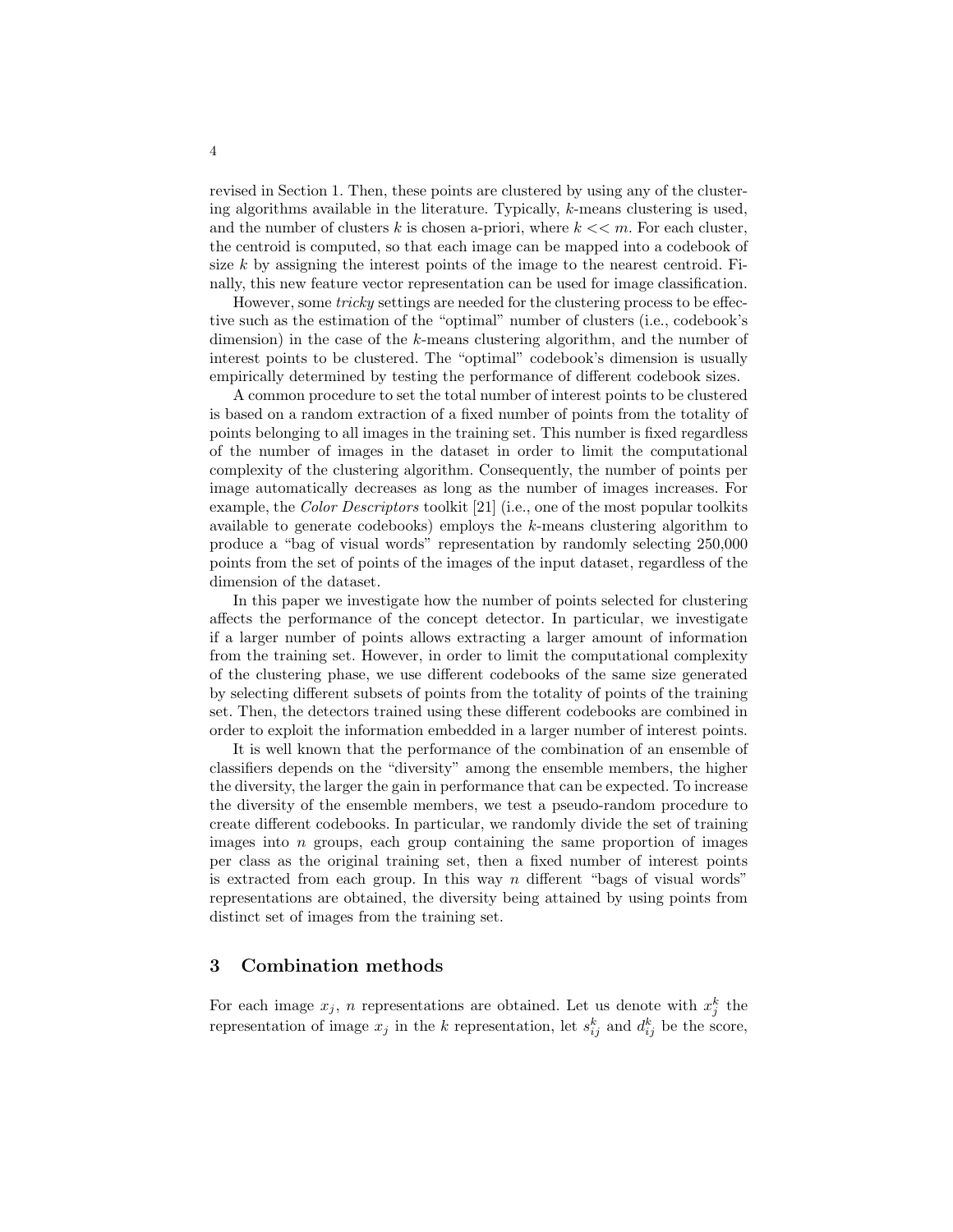and the final decision (in the form of a predicted binary label), respectively, produced for  $x_j^k$  by a classifier trained for detecting concept *i*. Without losing generality, let us assume that the score is in the range  $[0, 1]$ . Then, for each concept *i*, the scores  $s_{ij}^k$  are combined in order to obtain a final score  $s_{ij}^*$  for image  $x_j$ . We tested the following combination rules:

- The Mean rule
- The Dynamic Score Combination by Majority Vote
- The Dynamic Score Combination by Mean rule

These combination approaches has been chosen for their limited computational cost and because their performance showed to be quite good when compared to more complex combination rules that require a higher computational cost in different application scenarios [25].

For the Mean rule, we computed the average of the scores obtained from the set of classifiers [11]:

$$
s_{ij}^{mean} = \frac{1}{k} \cdot \sum_{k} s_{ij}^k \tag{1}
$$

In the case of the other two combination rules, we used the Dynamic Score Combination (DSC) approach [25]:

$$
s_{ij}^{dsc} = (1 - \alpha) \cdot \min_{k} \{s_{ij}^k\} + \alpha \cdot \max_{k} \{s_{ij}^k\}
$$
 (2)

In a two-class problem formulation, the aim of the DSC approach is to combine the scores so that the combined score distributions for the two classes exhibit a larger separation than the score distributions produced by the individual classifiers. Thus, ideally, the maximum separation can be achieved by selecting the maximum score for patterns belonging to the class of interest, and the minimum score otherwise. Equation 2 is a formulation that embeds selection and combination through the use of the weights  $\alpha$ . In [25] different methods to compute dynamically the weights  $\alpha$  are proposed.

The rule for computing  $\alpha$  in the case of DSC by Majority Vote is the following:

$$
\alpha = \begin{cases} 1, & \text{if at least half of the } d_{ij}^k \text{ are equal to 1} \\ 0, & \text{otherwise} \end{cases}
$$
 (3)

i.e., for each image and class, the maximum score is selected if the majority of classifiers claims that the image belongs to that class, while the minimum score is selected otherwise.

The rule for computing  $\alpha$  in the case of DSC by Mean Rule is the following:

$$
\alpha = \frac{1}{k} \cdot \sum_{k} s_{ij}^{k} \tag{4}
$$

i.e., the combined score is a combination of the maximum and minimum scores, the value of  $\alpha$  being equal to the average of the scores produced by the classifiers.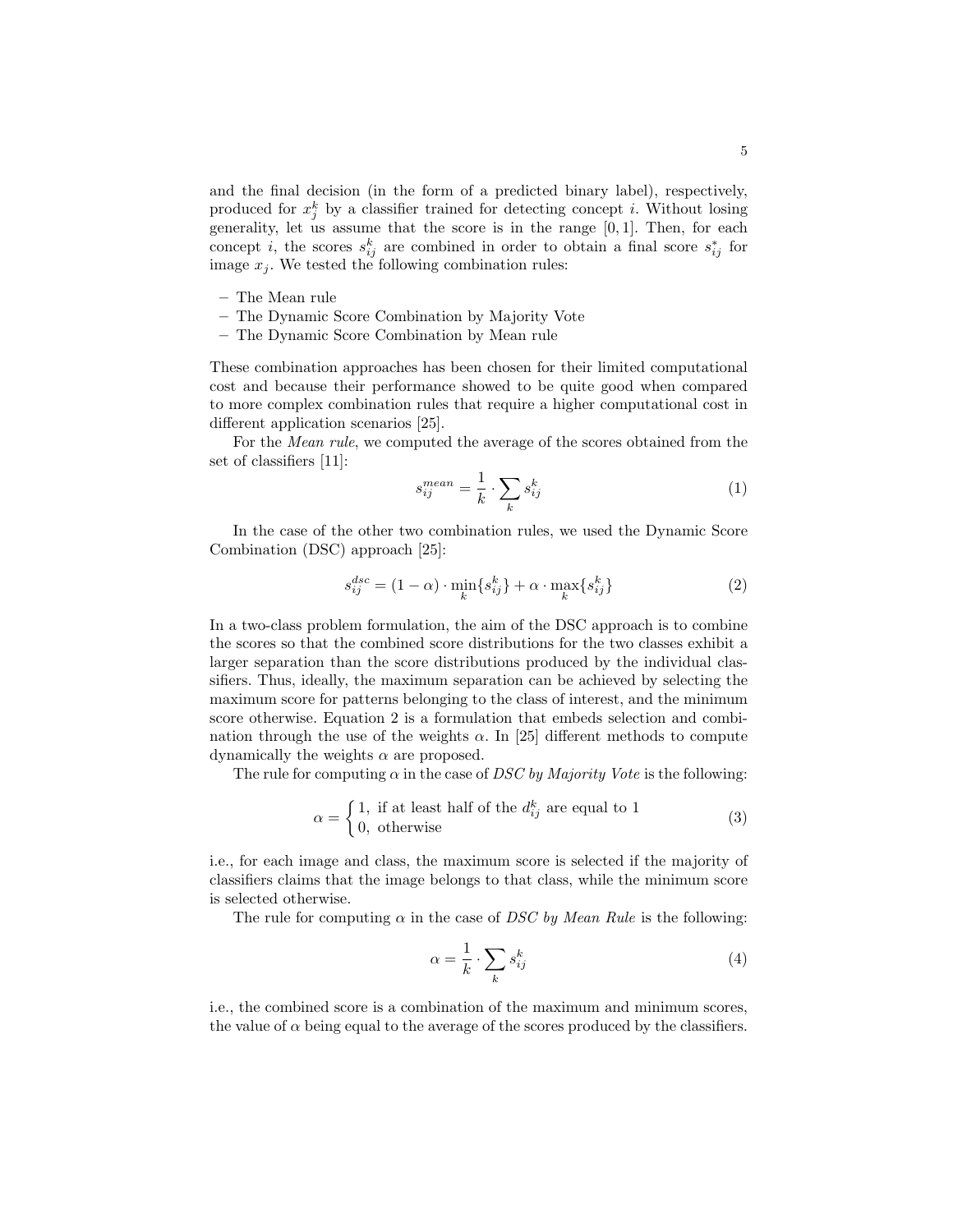### 4 Experimental Results

Experiments have been carried out using two datasets, namely a subset of the MIRFLICKR<sup>1</sup> collection proposed for the ImageCLEF 2012 Photo Flickr Annotation Task [24] and the MICC-Flickr101 dataset [1]. The first dataset comprises 25 thousand multi-labelled images that have been manually annotated using 94 concepts. The MICC-Flickr101 dataset is based on the 101 object categories of the Caltech101 dataset, while the images were obtained by downloading them from Flickr in January 2012. This dataset is made up of 7348 single labelled images with at least about 40 images per class, the median of the number of elements per class being equal to 70. Images are at high resolution, 1024 x 768 pixels on average, and depict objects in daily-life real scenarios. The ImageCLEF 2012 dataset was originally subdivided into a training and a test set, while we randomly subdivided the MICC-Flickr101 dataset.

A dense sampling strategy for interest point detection has been used: features are extracted at 4 scales (0.5, 1, 1.5, and 2) with a regular grid spaced 10 pixels. For extracting the SIFT descriptors, the ISIS Color Descriptors<sup>2</sup> toolkit has been used [21].

In order to create different codebooks, and test the proposed pseudo-random procedure, we randomly divided the training set into 4 groups. Each group contained the same proportion of images per class as the original training set, then 1 million of interest points has been extracted from each group. We compared this approach to the common procedure, i.e. randomly selecting 250,000 points from the set of points extracted from the entire training set. In particular, we performed four random extractions of 250,000 points to create four different codebooks. The dimension of the codebooks, i.e. the number of clusters  $k$  in the k-means approach, has been fixed to 512. The choice of the parameters for training set divisions (4) and k-means (512) was carried out to obtain a "good" compromise between the diversity of the codebooks, and the associated computational cost. In particular, we aimed to limit the overall computational cost related to all the phases involved in obtaining the bag-of-visual-words representation, and the later parameter estimation for each SVM that has to be trained for each representation. It is well known that all these phases are highly time consuming. In several preliminary experiments, we also used different values for the k parameter, and the comparison between the proposed mechanism and the usual one exhibits the same behavior as the one reported in the paper.

The Support Vector Machine with RBF kernel has been used as the base classifier for its good performance on various image classification tasks [5, 2]. In particular, we implemented a multi-label classifier by independently training a SVM classifier for each class [22, 26]. SVM parameters have been set by exploring the set of parameters in order to select the detector with the highest performance in the training set. For each classifier, a different decision threshold has been set according to the threshold optimization approach proposed in [19] aimed at

<sup>1</sup> http://press.liacs.nl/mirflickr/

<sup>2</sup> http://koen.me/research/colordescriptors/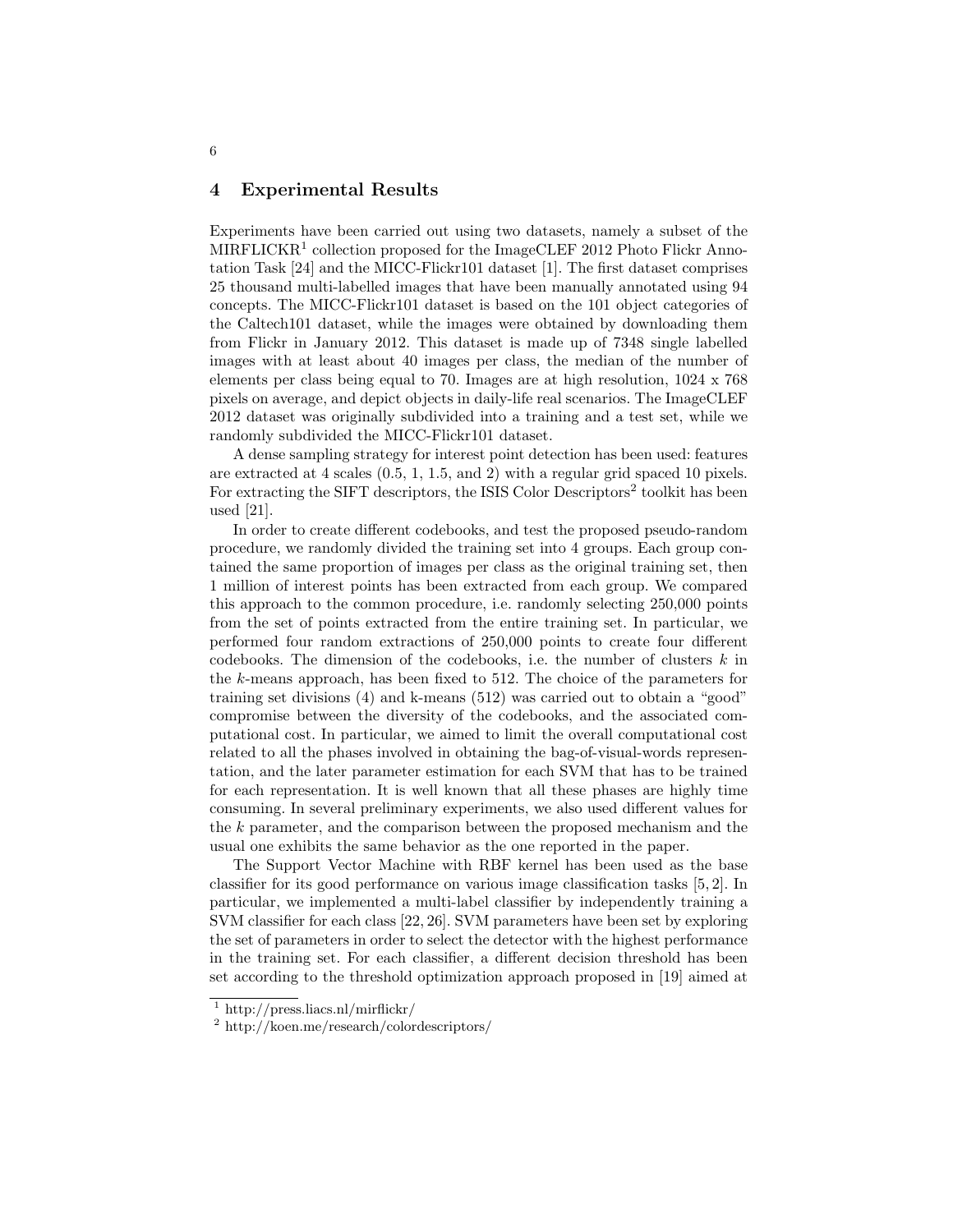maximizing the overall classification performance when, for each pattern, a score value is available for each class. We trained a single SVM for each concept and for each "bags of visual words" representation. Thus, a  $S_i^k$  SVM is available for concept  $i$  in the  $k$  representation.

#### 4.1 Results

Performance are evaluated in terms of Macro-averaged and micro-averaged Fmeasures [22, 26]. In multi-label classification tasks, the F-measure [20] over all classes can be defined in terms of empirical averages in two different ways. Macroaveraging (denoted with the capital 'M') consists of averaging over all the classes the corresponding class-related measure. It equally weights each class, and thus tends to be dominated by the performance on rare classes, which is usually lower than that attained for common ones [28]. Micro-averaging (denoted with 'u') consists of computing the measure with respect to the sum of the true positive, false positive and false negative values over all classes.

The results of the experiments on the ImageCLEF and the MICC-Flickr101 datasets are reported in the following Tables. Reported results are related to different experimental settings:

- average performance of four concept detectors, each one trained on different codebooks, each created by 250,000 independently random selected points  $(SE \text{ avg})$ :
- combination of the scores of the codebooks generated as in the former experiments by the Mean rule;
- combination of the scores obtained by training four concepts detectors on four different codebooks generated according to the proposed pseudo-random procedure (Mean rule, DSC mean, DSC majority).

Reported results show that the different ways of selecting the points for the creation of the codebooks influences the performance depending on the number of the images in the dataset. Table 1, related to the ImageCLEF dataset, shows that combining the scores of four concept detectors trained on different codebooks (SE Mean, Mean rule, DSC mean, and DSC majority) allows obtaining a slight better results w.r.t. the average performance of individual detectors (SE avg). In addition, reported results shows that in the case of the ImageCLEF dataset the improvement in performance is larger when ensemble members rely on codebooks generated by four independent random extractions of points (SE Mean) than those attained by creating the codebooks by first splitting the training set into four groups (TRAINING SET SPLITTING).

Results reported in Table 2 show that the F1u performance of the Mean rule, related to the (TRAINING SET SPLITTING), is slightly worse than that of the SE Mean techniques, related to four random extractions of points. On the other hand, (Training set splitting) exhibits a better performance if the F1M measure is considered. This behavior can be explained by the definition of the two measures. While the F1u measure computes the sum of the true positive, false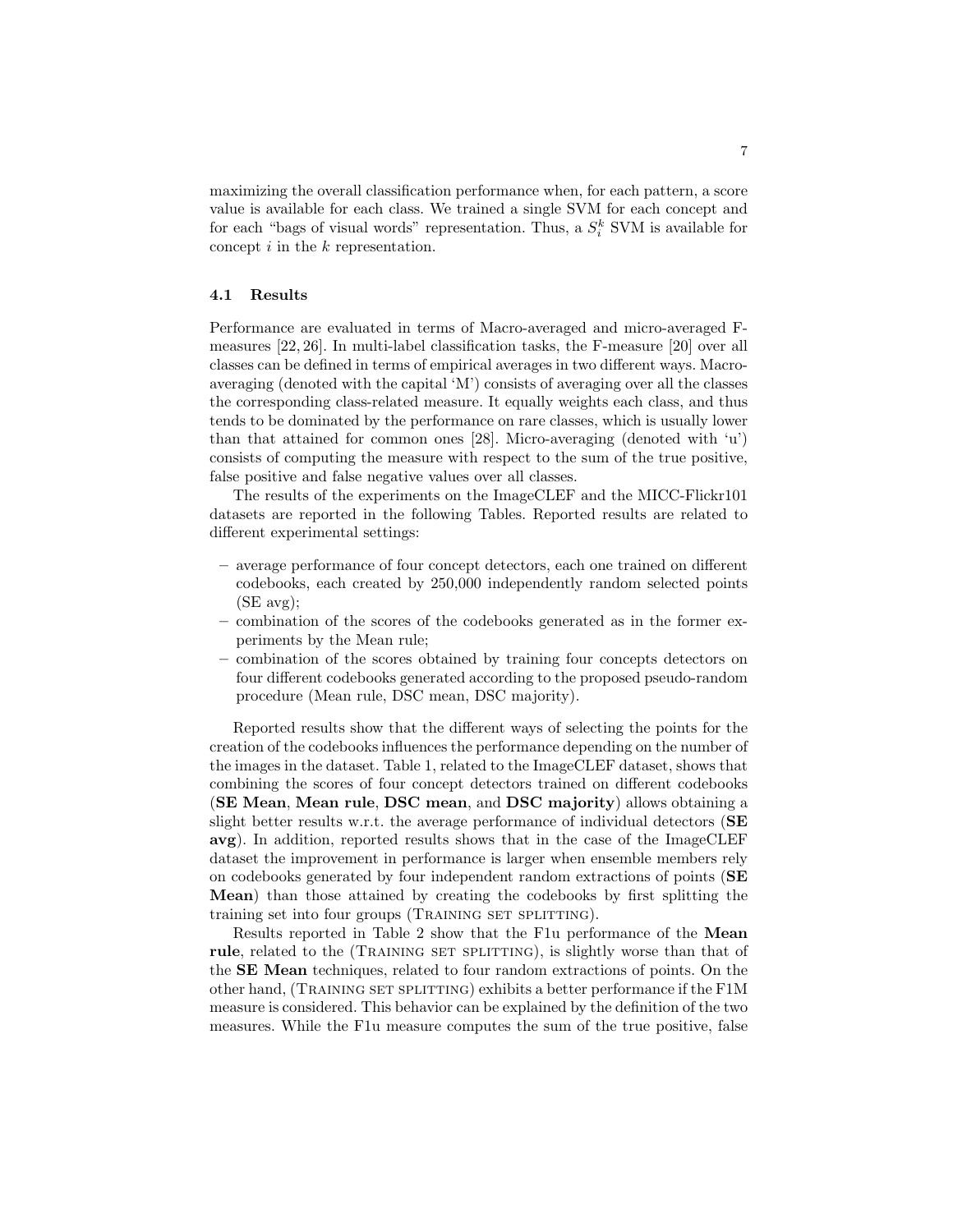|     | RANDOM              |         | TRAINING SET SPLITTING |         |                                                |
|-----|---------------------|---------|------------------------|---------|------------------------------------------------|
|     |                     |         |                        |         | SE avgSEE Mean Mean rule DSC mean DSC majority |
| F1u | $ 49.51\% $         | 50.12\% | 49.90%                 | 49.84\% | 49.65%                                         |
|     | $\bf{F1M}$   23.07% | 24.04%  | 23.64%                 | 23.37%  | 23.41\%                                        |

Table 1. Results in terms of F1 micro and macro for the ImageCLEF dataset.

| RANDOM                                        |                                    | TRAINING SET SPLITTING |         |                                                       |
|-----------------------------------------------|------------------------------------|------------------------|---------|-------------------------------------------------------|
|                                               |                                    |                        |         | <b>SE avg SE Mean Mean rule DSC mean DSC majority</b> |
|                                               | $\textbf{F1u}$   28.12\%   29.47\% | 29.36\%                | 28.64\% | 29.05\%                                               |
| $\mathbf{F1M}$ 24.15% $\mathbf{\overline{1}}$ | 24.96%                             | 25.47\%                | 24.93%  | 25.10\%                                               |

Table 2. Results in terms of F1 micro and macro for the MICC-Flickr101 dataset.

positive and false negative values over all classes, and then evaluates a "global" average, the F1M measure averages the corresponding class-related measure over all the classes, with equal weights for each class. Consequently, the F1M tends to be dominated by the performance of the classes containing a tiny fraction of patterns. In other words, this means that when the dataset contains a lot of images, and, consequently, a very large number of interest points are extracted, the (TRAINING SET SPLITTING) procedure allows using a larger number of points per image w.r.t. the random extraction of points from the entire training set, but it does not translates into an increased diversity of the generated codebooks. On the other hand, when the number of images in the dataset is not so high, the (TRAINING SET SPLITTING) procedure allows extracting those points that permit to create diverse codebooks that can improve the performance on rare classes.

It is worth noting that the performance improvements are related to the correlation (i.e,, the diversity) of codebooks. In fact, reported results show that the performance obtained by using an ensemble of diverse codebooks are always higher than those obtained by using just a single codebook. To this end, Figure 1 shows the degree of correlation among the scores of the 8 concept detectors, four of them trained with the codebooks obtained according to the (Training  $SET$  SPLITTING) procedure ( $Splitx$ ), the other four trained with the codebooks obtained by following the common approach (Tradx). It is easy to see that, regardless the technique used to produce different codebooks, the output scores tend to exhibit high correlation values. Nonetheless, some improvements in performance is attained.

#### 5 Conclusions

We investigated the effect of the combination of an ensemble of different codebooks, each codebook being created by using different pseudo-random techniques for sub-sampling the set of local descriptors. In particular, we tested different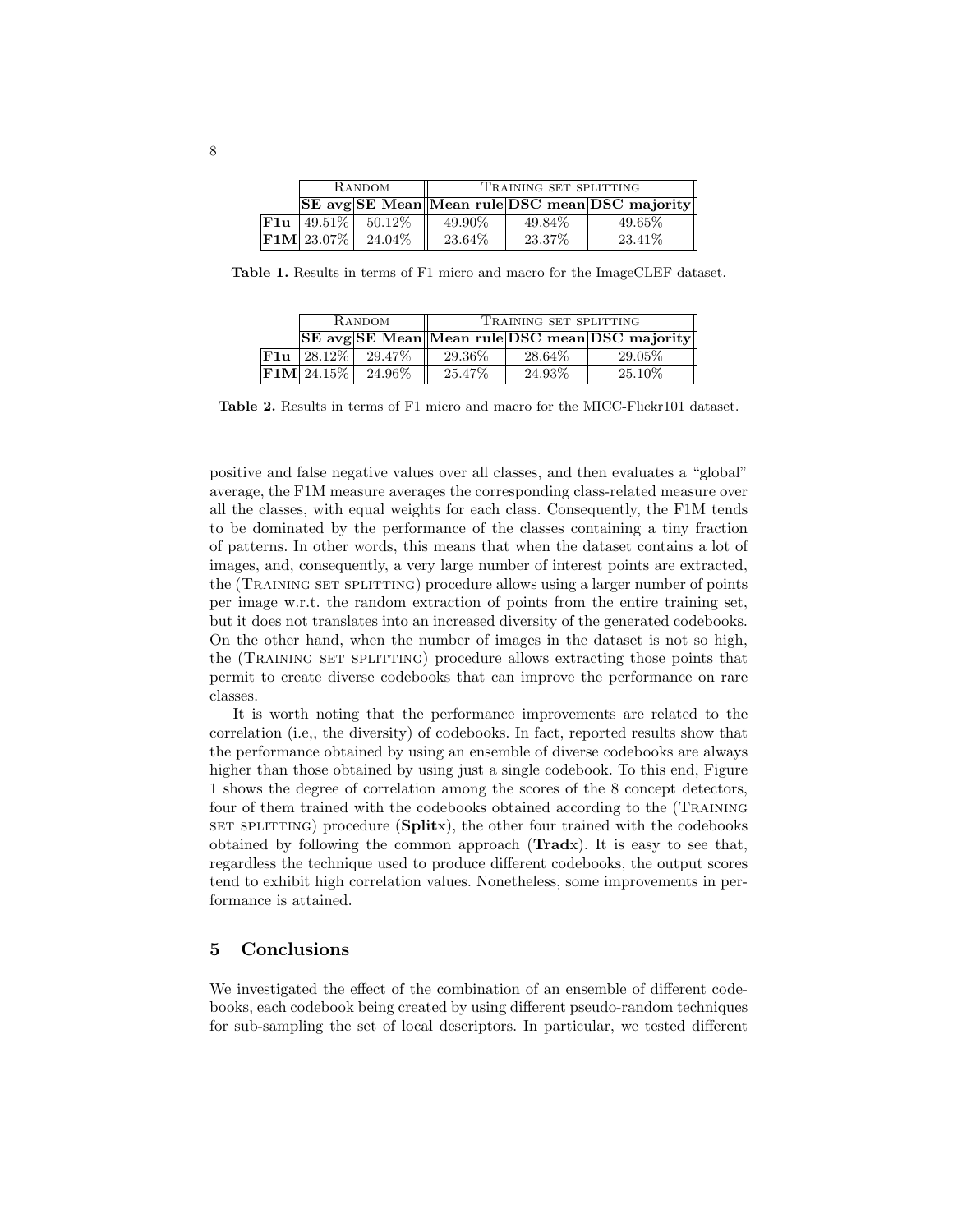

Fig. 1. Correlation matrix between the score obtained using the proposed approach (Splitx) and the score obtained using the common clustering method (Tradx) in the ImageCLEF (a) and MICC-Flickr101 (b) dataset

combination strategies to combine the scores produced by the detectors trained on such different codebooks. Reported results show that the use of ensemble approaches allows attaining modest improvement in performance even if the correlation of the output score is somewhat high. However, it is worth noting that the proposed approaches allows reducing the computational cost w.r.t. the typical settings. Thus, we can conclude that creating diverse codebooks allows reducing the training cost of the classification system, while retaining or slightly increasing the classification performance.

## Acknowledgments

This work is supported by the Regional Administration of Sardinia, Italy, within the project "Advanced and secure sharing of multimedia data over social networks in the future Internet" (CUP F71J11000690002).

### References

- 1. Ballan, L., Bertini, M., Del Bimbo, A., Serain, A.M., Serra, G., Zaccone, B.F.: Combining generative and discriminative models for classifying social images from 101 object categories. In: ICPR 2012. Tsukuba, Japan
- 2. Chang, C.C., Lin, C.J.: Libsvm: A library for support vector machines. ACM TIST 2(3), 27 (2011)
- 3. Chang, S.F., Sikora, T., Puri, A.: Overview of the mpeg-7 standard. IEEE Trans. Circuits Syst. Video Techn. pp. 688–695 (2001)
- 4. Chatzichristofis, S.A., Boutalis, Y.S.: Fcth: Fuzzy color and texture histogram a low level feature for accurate image retrieval. In: Proc. of the 9th Int. Workshop on Image Analysis for Multimedia Interactive Services. pp. 191–196. IEEE CS (2008)
- 5. Cristianini, N., Shawe-Taylor, J.: An Introduction to Support Vector Machines and Other Kernel-based Learning Methods. Cambridge University Press (2000)
- 6. Crowley, J.L., Sanderson, A.C.: Multiple resolution representation and probabilistic matching of 2-d gray-scale shape. IEEE Trans. Pattern Anal. Mach. Intell. 9(1), 113–121 (1987)